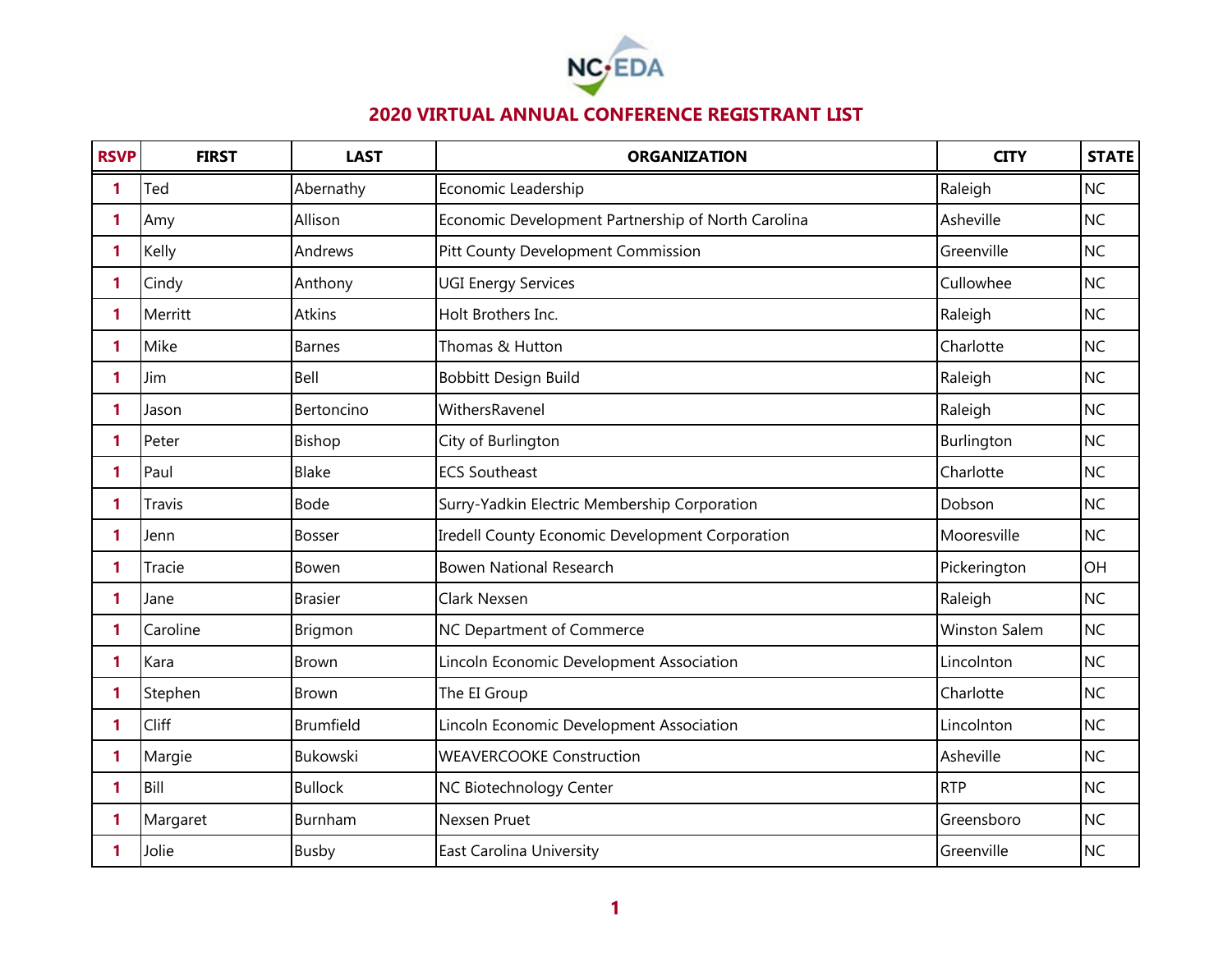

| <b>RSVP</b>  | <b>FIRST</b>  | <b>LAST</b>      | <b>ORGANIZATION</b>                                | <b>CITY</b>           | <b>STATE</b> |
|--------------|---------------|------------------|----------------------------------------------------|-----------------------|--------------|
| $\mathbf{1}$ | Taylor        | <b>Butler</b>    | C. T. Wilson Construction Company                  | Greensboro            | <b>NC</b>    |
| 1            | Alyssa        | Byrd             | Chatham Economic Development Corporation           | Apex                  | <b>NC</b>    |
| 1            | <b>Briana</b> | Carr             | SynTerra Corporation                               | Greenville            | SC           |
| 1            | Andy          | Coe              | <b>Convergent Nonprofit Solutions</b>              | Cary                  | <b>NC</b>    |
| 1            | Will          | Collins          | New Venture Resources                              | Durham                | <b>NC</b>    |
| $\mathbf{1}$ | Pat           | Corso            | Moore County Partners in Progress                  | Pinehurst             | <b>NC</b>    |
| 1            | Liz           | Crabill          | NC Department of Commerce                          | Raleigh               | <b>NC</b>    |
| 1            | Rod           | Crider           | Rowan EDC                                          | Salisbury             | <b>NC</b>    |
| 1            | Holly         | Crosby           | NC Department of Commerce                          | Raleigh               | <b>NC</b>    |
| 1            | <b>Bo</b>     | Crouse-Feuerhelm | JE Dunn Construction                               | Raleigh               | <b>NC</b>    |
| 1            | <b>Brenda</b> | Daniels          | ElectriCities of NC                                | Raleigh               | <b>NC</b>    |
| 1            | Marvin        | Davis            | The Wooten Company                                 | <b>Black Mountain</b> | <b>NC</b>    |
| 1            | Kelly         | Dawson           | Economic Development Partnership of North Carolina | Raleigh               | <b>NC</b>    |
| 1            | Shawn         | Day              | <b>MVP Southgate</b>                               | Richmond              | VA           |
| 1            | Denise        | <b>Desatnick</b> | Economic Development Partnership of North Carolina | Raleigh               | <b>NC</b>    |
| 1            | Larry         | Donley           | NC Department of Commerce                          | Greenville            | <b>NC</b>    |
| 1            | Mike          | Dougherty        | City of Eden                                       | Eden                  | <b>NC</b>    |
| 1            | Timothy       | Downs            | Greater Durham Chamber of Commerce                 | Durham                | <b>NC</b>    |
| 1            | Sandy         | Dunbeck          | High Point Economic Development Corporation        | <b>High Point</b>     | <b>NC</b>    |
| 1            | Richie        | Duncan           | Franklin County Economic Development Commission    | Youngsville           | <b>NC</b>    |
| 1            | Uconda        | Dunn             | Greenville ENC Alliance                            | Greenville            | <b>NC</b>    |
| 1            | Dave          | Efird            | Womble Bond Dickinson                              | Durham                | <b>NC</b>    |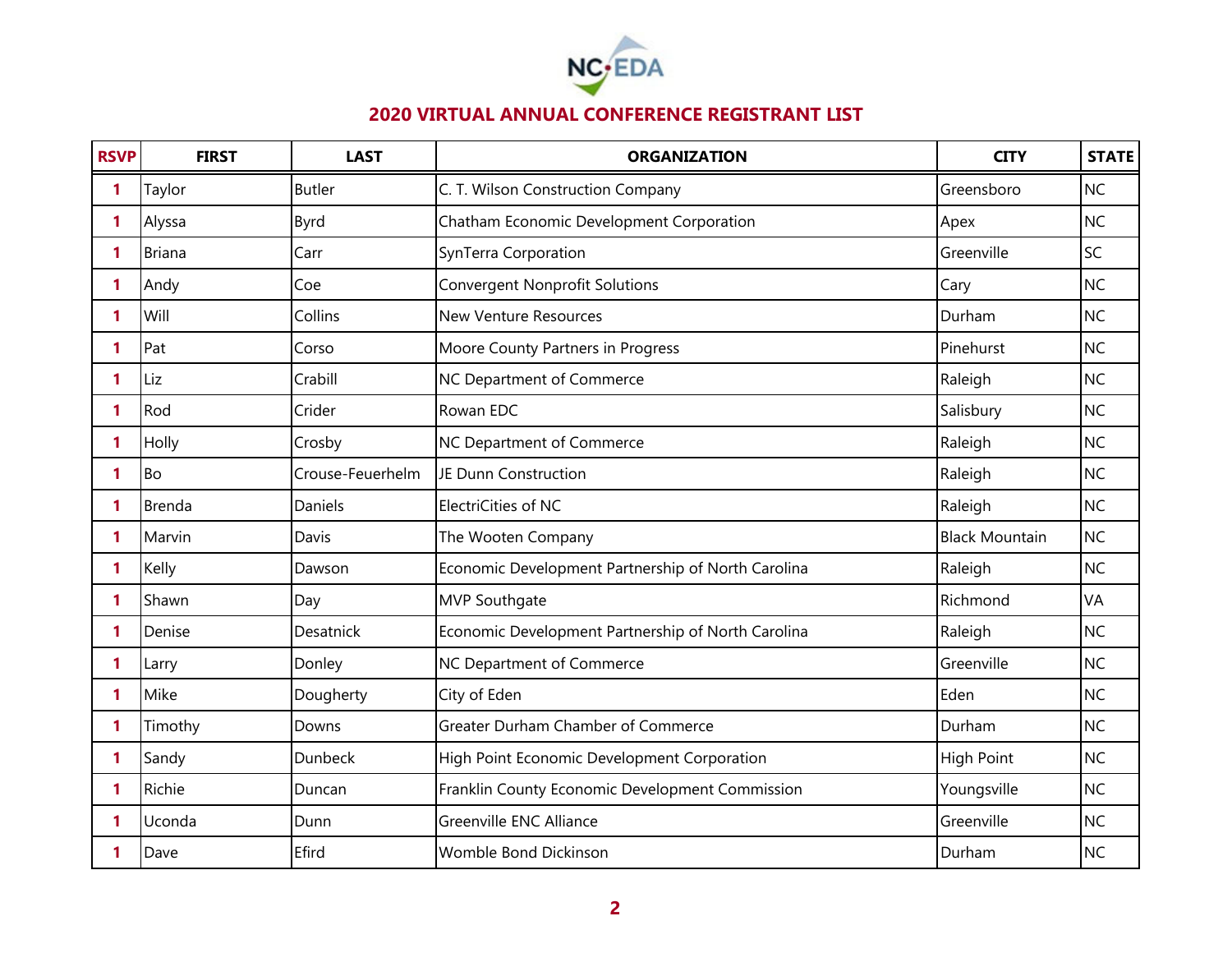

| <b>RSVP</b> | <b>FIRST</b> | <b>LAST</b> | <b>ORGANIZATION</b>                               | <b>CITY</b>    | <b>STATE</b> |
|-------------|--------------|-------------|---------------------------------------------------|----------------|--------------|
| 1           | Jacob        | Elrod       | <b>Terracon Consultants</b>                       | Greensboro     | <b>NC</b>    |
| 1           | Kim          | Farris      | Wilson Economic Development Council               | Wilson         | <b>NC</b>    |
| 1           | Ann          | Fitts       | Chatham Economic Development Corporation          | Pittsboro      | <b>NC</b>    |
| 1           | Rachel       | Fleming     | <b>MBP</b>                                        | Raleigh        | <b>NC</b>    |
| 1           | Matthew      | Fogleman    | <b>ECS Southeast</b>                              | Asheville      | <b>NC</b>    |
| 1           | Andy         | Foppe       | <b>ARCO Design/Build</b>                          | Charlotte      | <b>NC</b>    |
| 1           | Ralph        | Forbes      | Thomas & Hutton                                   | Savannah       | GA           |
| 1           | Kellie       | Ford        | S&ME                                              | Raleigh        | <b>NC</b>    |
| 1           | Bryan        | Fox         | Greater Durham Chamber of Commerce                | Durham         | <b>NC</b>    |
| 1           | Kevin        | Franklin    | Randolph County Economic Development Corporation  | Asheboro       | <b>NC</b>    |
| 1           | Dave         | Frescatore  | EnergyUnited                                      | Cornelius      | <b>NC</b>    |
| 1           | Beth         | Friedrich   | City of Raleigh Economic Development + Innovation | Raleigh        | <b>NC</b>    |
| 1           | Joe          | Furman      | Watauga County Office of Economic Development     | Boone          | <b>NC</b>    |
| 1           | John         | Geib        | Duke Energy                                       | Greensboro     | <b>NC</b>    |
| 1           | George       | Genero      | Civil & Environmental Consultants                 | Greenville     | SC           |
| 1           | Dan          | Gerlach     | Dan Gerlach LLC                                   | Raleigh        | <b>NC</b>    |
| 1           | Crystal      | Gettys      | Randolph County Economic Development Corporation  | Asheboro       | <b>NC</b>    |
| 1           | Stuart       | Gilbert     | City of Kings Mountain                            | Kings Mountain | <b>NC</b>    |
| 1           | <b>Trey</b>  | Goodson     | <b>NCEast Alliance</b>                            | Greenville     | <b>NC</b>    |
| 1           | Jessica      | Graber      | McKim & Creed                                     | Raleigh        | <b>NC</b>    |
| 1           | Ford         | Graham      | K&L Gates LLP                                     | Charlotte      | <b>NC</b>    |
| 1           | Josh         | Grant       | Smith Anderson                                    | Raleigh        | <b>NC</b>    |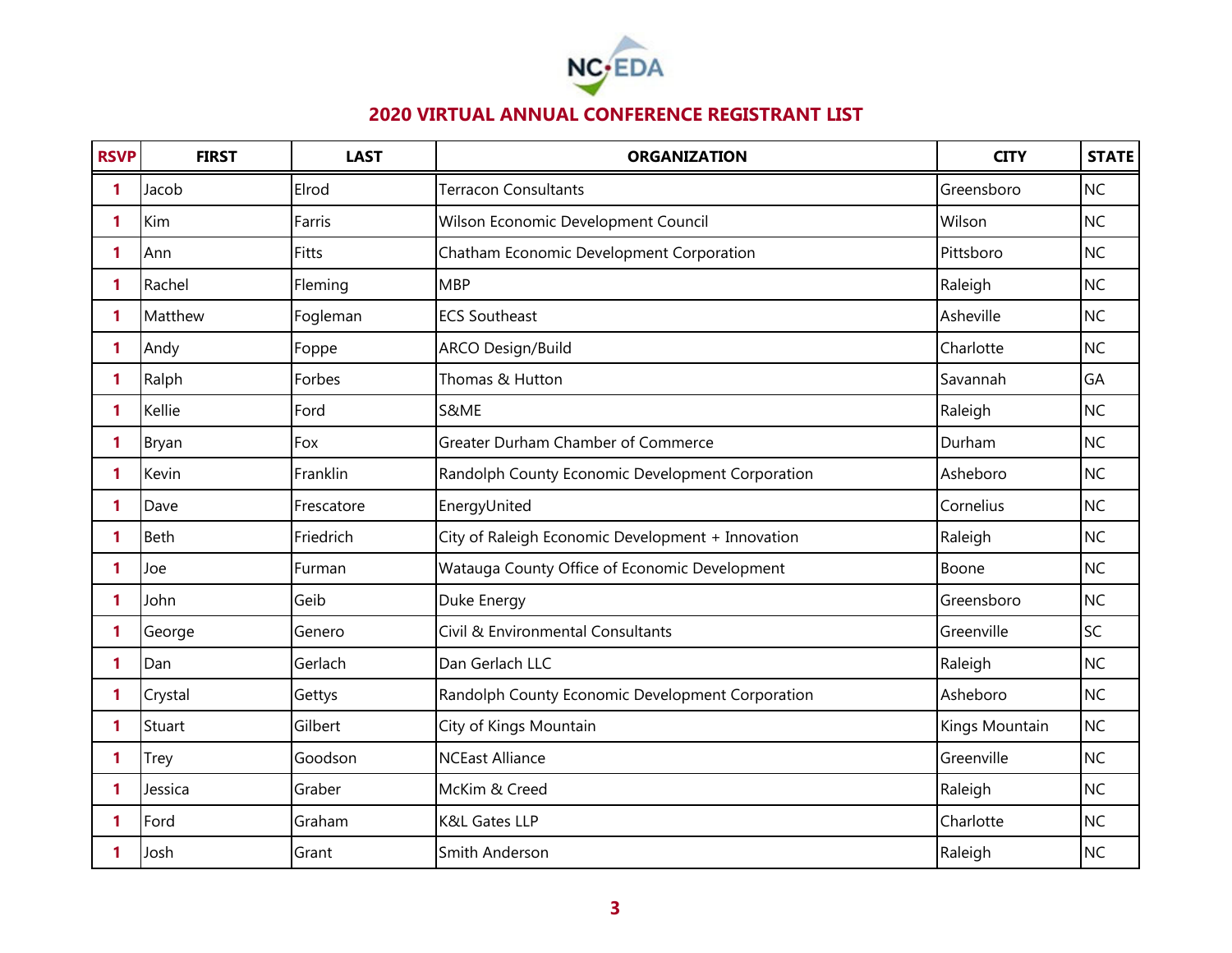

| <b>RSVP</b>  | <b>FIRST</b>   | <b>LAST</b>  | <b>ORGANIZATION</b>                                       | <b>CITY</b>       | <b>STATE</b> |
|--------------|----------------|--------------|-----------------------------------------------------------|-------------------|--------------|
| 1            | Cara           | Greening     | Stewart                                                   | Raleigh           | <b>NC</b>    |
| 1            | Drew           | Haddock      | DMJ & Co.                                                 | Sanford           | <b>NC</b>    |
| 1            | Andy           | Hagy         | Nash County Government                                    | Nashville         | <b>NC</b>    |
| 1            | Stuart         | Hair         | Charlotte Douglas International Airport                   | Charlotte         | <b>NC</b>    |
| 1            | Josh           | Hallingse    | Transylvania Economic Alliance                            | <b>Brevard</b>    | <b>NC</b>    |
| 1            | Greg           | Hartley      | EMH&T Engineers, Surveyors & Landscape Architects         | Charlotte         | <b>NC</b>    |
| 1            | <b>Charles</b> | Hayes        | <b>Hayes Group Consulting</b>                             | Sanford           | <b>NC</b>    |
| 1            | Darlene        | Heater       | University City Partners                                  | Charlotte         | <b>NC</b>    |
| 1            | Joanna         | Helms        | Apex Economic Development                                 | Apex              | <b>NC</b>    |
| 1            | Donny          | <b>Hicks</b> | <b>Gaston County Economic Development Commission</b>      | Belmont           | <b>NC</b>    |
| 1            | Loren          | Hill         | High Point Economic Development Corporation               | <b>High Point</b> | <b>NC</b>    |
| $\mathbf{1}$ | Paul           | Hoben        | Aberdeen Carolina & Western Railway                       | Candor            | <b>NC</b>    |
| 1            | Hope           | Hopkins      | Burke Development Inc.                                    | Morganton         | <b>NC</b>    |
| 1            | Dave           | Horne        | Smith Anderson                                            | Raleigh           | <b>NC</b>    |
| 1            | Kathy          | Howard       | <b>Greenville Utilities Commission</b>                    | Greenville        | <b>NC</b>    |
| 1            | Peyton         | Howell       | <b>Harper General Contractors</b>                         | Greenville        | SC           |
| 1            | Robert         | Hyatt        | <b>McGill Associates</b>                                  | Asheville         | <b>NC</b>    |
| 1            | David          | Icenhour     | Alexander County Economic Development Corporation         | Taylorsville      | <b>NC</b>    |
| 1            | Cindy          | Ingram       | Wilson Economic Development Council                       | Wilson            | <b>NC</b>    |
| 1            | Gary           | Jackson      | <b>McGill Associates</b>                                  | Asheville         | <b>NC</b>    |
| 1            | Cathy          | Johnson      | Fayetteville Cumberland County Economic Development Corp. | Fayetteville      | <b>NC</b>    |
| 1            | Desiree        | Johnson      | <b>Bowen National Research</b>                            | Pickerington      | OH           |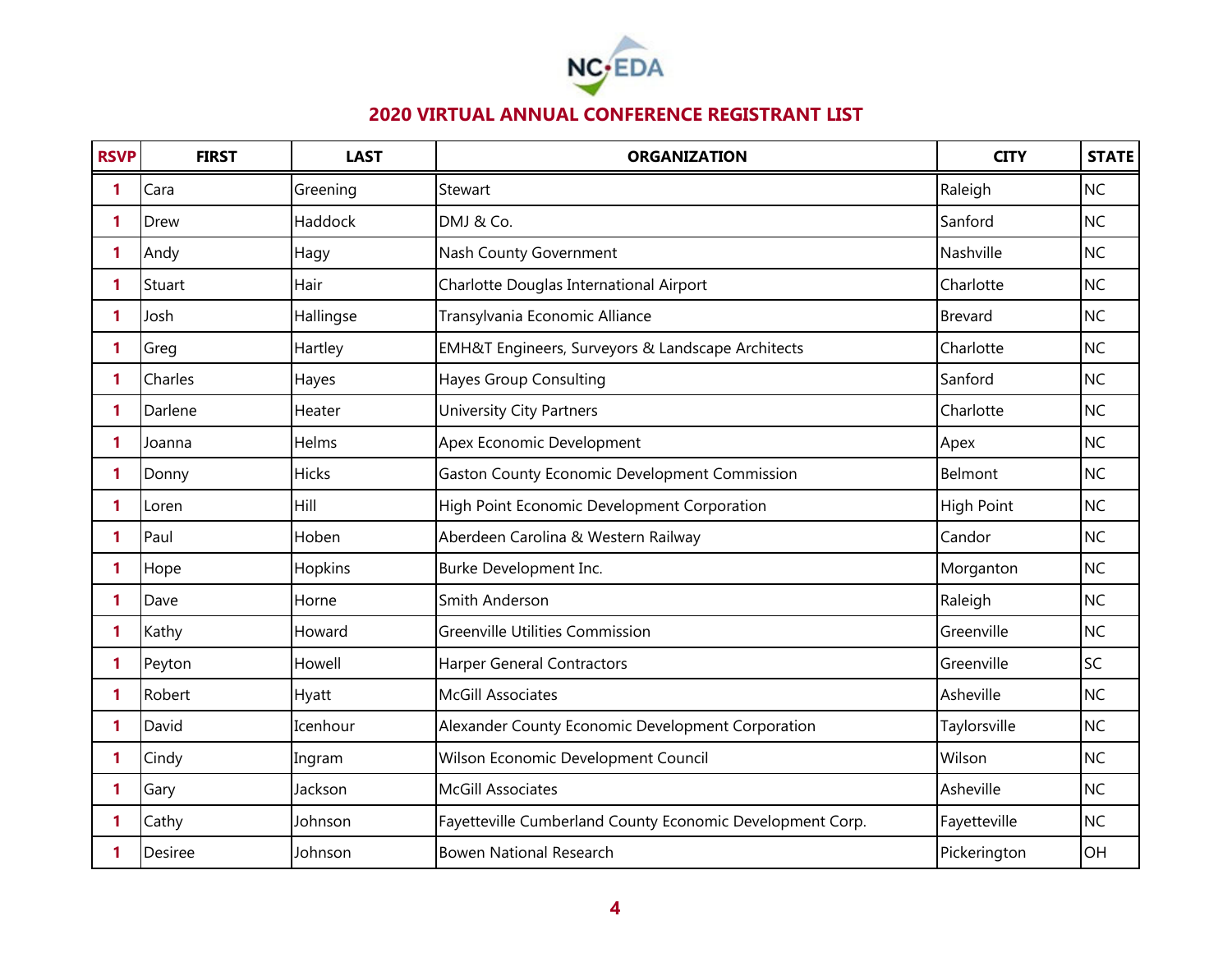

| <b>RSVP</b>  | <b>FIRST</b> | <b>LAST</b>         | <b>ORGANIZATION</b>                         | <b>CITY</b>          | <b>STATE</b> |
|--------------|--------------|---------------------|---------------------------------------------|----------------------|--------------|
| 1            | Frances      | Johnson             | <b>NOVA Engineering</b>                     | Charlotte            | <b>NC</b>    |
| 1            | Martyn       | Johnson             | <b>Beaufort County Economic Development</b> | Washington           | <b>NC</b>    |
| 1            | Randall      | Johnson             | NC Biotechnology Center                     | Wilmington           | <b>NC</b>    |
| 1            | Anna         | Johnston            | Holly Springs Economic Development          | <b>Holly Springs</b> | <b>NC</b>    |
| 1            | Nancy        | Johnston            | NC Biotechnology Center                     | Winston-Salem        | <b>NC</b>    |
| 1            | Livian       | Jones               | Vannoy Construction                         | North Charleston     | SC           |
| $\mathbf{1}$ | Wes          | Jones               | Progressive AE                              | Charlotte            | <b>NC</b>    |
| 1            | Oppie        | Jordan              | Carolinas Gateway Partnership               | Rocky Mount          | <b>NC</b>    |
| 1            | <b>Bob</b>   | Joyce               | Sanford Area Growth Alliance                | Sanford              | <b>NC</b>    |
| 1            | James        | Joyner              | Draper Aden Associates                      | Cary                 | <b>NC</b>    |
| 1            | Larry        | Keen                | Fayetteville Technical Community College    | Fayetteville         | <b>NC</b>    |
| 1            | Rick         | Kiernan             | <b>Convergent Nonprofit Solutions</b>       | Raleigh              | <b>NC</b>    |
| 1            | Billy        | King                |                                             | Kings Mountain       | <b>NC</b>    |
| 1            | Phil         | <b>Kirk</b>         | NC Independent Colleges and Universities    | Raleigh              | <b>NC</b>    |
| 1            | Don          | Kirkman             | Carteret County Economic Development        | Morehead City        | <b>NC</b>    |
| 1            | Debbie       | <b>Kiss Gilbert</b> | <b>ESP Associates</b>                       | Fort Mill            | SC           |
| 1            | Sheila       | Knight              | <b>SK Strategies</b>                        | Cary                 | <b>NC</b>    |
| 1            | Keely        | Koonce              | Lenoir County Economic Development          | Kinston              | <b>NC</b>    |
| 1            | Sloan        | Kormelink           | Edifice Inc.                                | Charlotte            | <b>NC</b>    |
| 1            | Patrick      | Korn                | <b>Terracon Consultants</b>                 | Charlotte            | <b>NC</b>    |
| 1            | Chris        | Kouri               | Nexsen Pruet                                | Charlotte            | <b>NC</b>    |
| 1            | Irena        | Krstanovic          | Holly Springs Economic Development          | <b>Holly Springs</b> | <b>NC</b>    |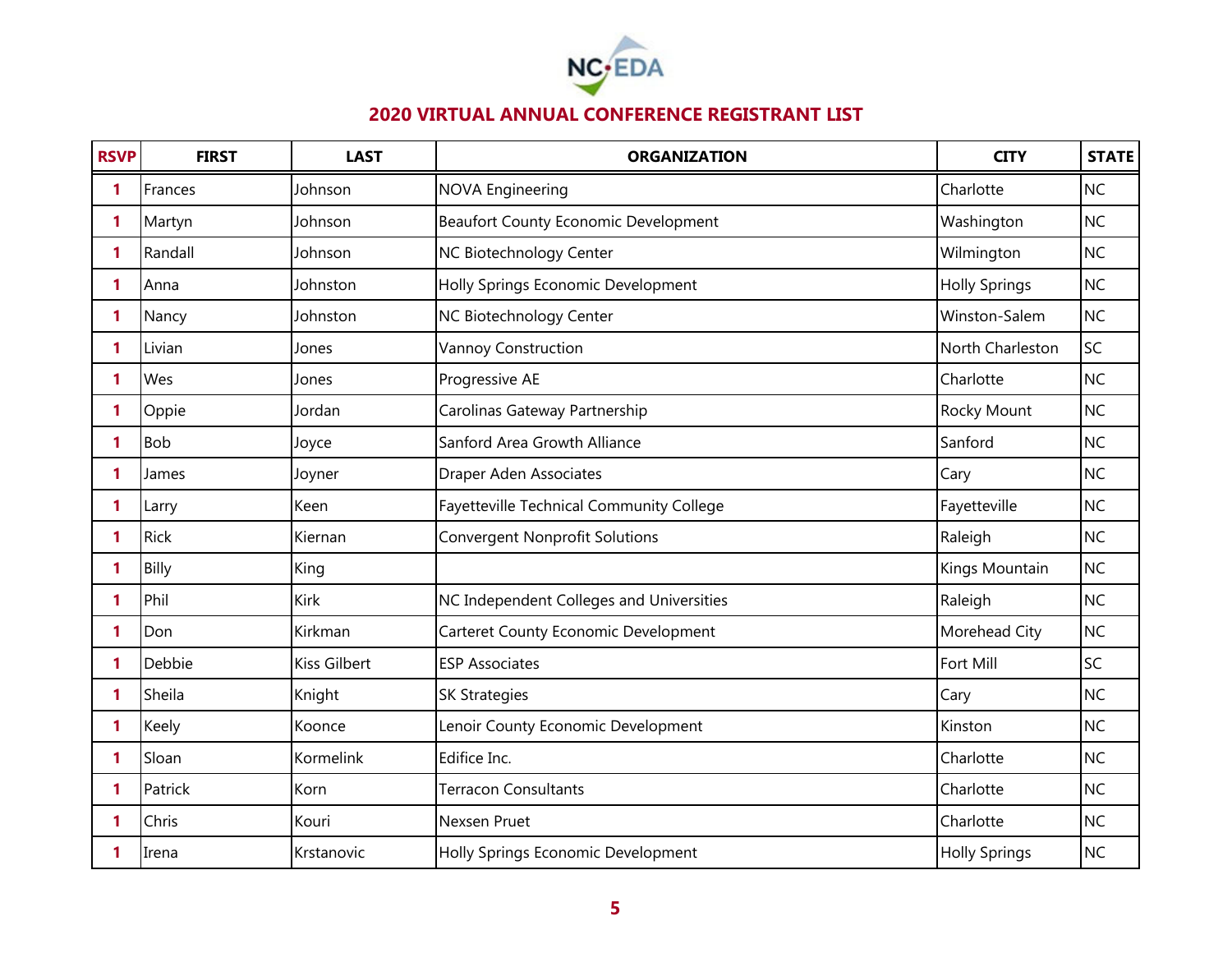

| <b>RSVP</b>  | <b>FIRST</b>     | <b>LAST</b>      | <b>ORGANIZATION</b>                             | <b>CITY</b>   | <b>STATE</b> |
|--------------|------------------|------------------|-------------------------------------------------|---------------|--------------|
| 1            | Andy             | Kuhn             | Franklin County Economic Development Commission | Youngsville   | <b>NC</b>    |
| 1            | Kevin            | Lackey           | Brunswick Business & Industry Development       | Leland        | <b>NC</b>    |
| 1            | Gary             | Lanier           | Columbus County Economic Development Commission | Whiteville    | <b>NC</b>    |
| $\mathbf{1}$ | Mark             | Lawson           | Cary Chamber of Commerce                        | Cary          | <b>NC</b>    |
| 1            | Liza             | Layton           | Edenton Chowan Partnership                      | Edenton       | <b>NC</b>    |
| 1            | Andre            | Lennon           | Civil & Environmental Consultants               | Fort Mill     | SC           |
| 1            | Mary             | Lilley           | Greenfield                                      | Williamston   | <b>NC</b>    |
| 1            | Roy              | Lindland         | Froehling & Robertson                           | Charlotte     | <b>NC</b>    |
| 1            | Grant            | Livengood        | McKim & Creed                                   | Raleigh       | <b>NC</b>    |
| 1            | Candice          | Lowder           | <b>Stanly County Economic Development</b>       | Albemarle     | <b>NC</b>    |
| 1            | John             | Lowery           | NC Department of Commerce                       | Lumberton     | <b>NC</b>    |
| 1            | John             | Mancuso          | <b>SKA Consulting Engineers</b>                 | Greensboro    | <b>NC</b>    |
| 1            | David            | McConnell        | <b>Barnhill Contracting Company</b>             | Charlotte     | <b>NC</b>    |
| 1            | Ryan             | <b>McDaniels</b> | Lake Norman Economic Development                | Huntersville  | <b>NC</b>    |
| 1            | Lee              | <b>McElrath</b>  | Dominion Energy North Carolina                  | Asheville     | <b>NC</b>    |
| 1            | Greg             | McElveen         | Fayetteville State University                   | Fayetteville  | <b>NC</b>    |
| 1            | Congressman Mike | McIntyre         | Poyner Spruill                                  | Raleigh       | <b>NC</b>    |
| 1            | Jason            | McLeod           | <b>ECS Southeast</b>                            | Wilmington    | <b>NC</b>    |
| 1            | Kasey            | McWhorter        | S&ME                                            | Oak Ridge     | <b>NC</b>    |
| $\mathbf{1}$ | Joe              | Melvin           | North Carolina's Southeast                      | Elizabethtown | <b>NC</b>    |
| 1            | Jon              | Miller           | A M King                                        | Charlotte     | <b>NC</b>    |
| 1            | Patricia         | Mitchell         | Appalachian State University                    | Boone         | <b>NC</b>    |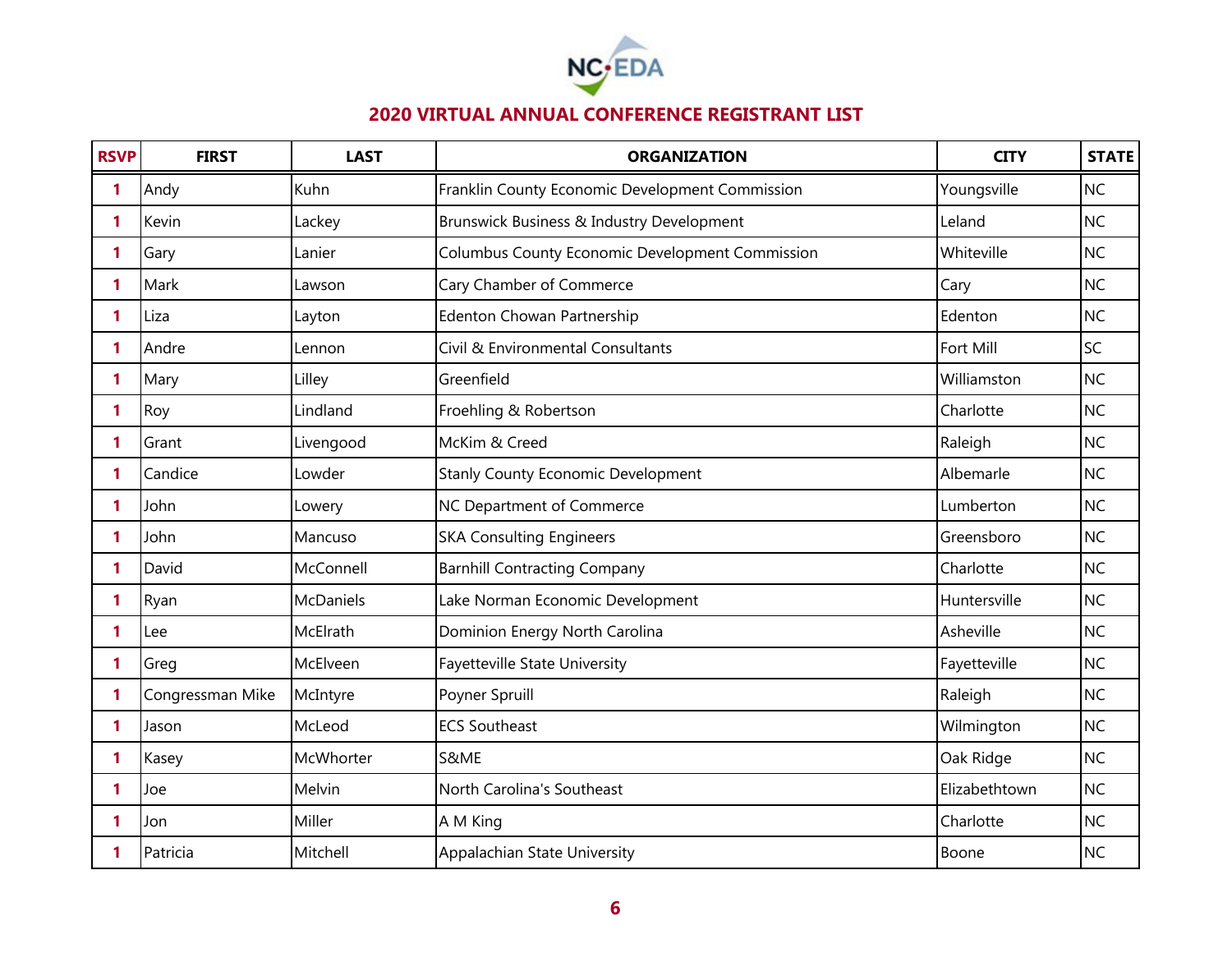

| <b>RSVP</b> | <b>FIRST</b> | <b>LAST</b>    | <b>ORGANIZATION</b>                                | <b>CITY</b>      | <b>STATE</b> |
|-------------|--------------|----------------|----------------------------------------------------|------------------|--------------|
| 1           | Jenny        | Mizelle        | WithersRavenel                                     | Wilmington       | <b>NC</b>    |
| 1           | Anna Lea     | Moore          | North Carolina Railroad Company                    | Raleigh          | <b>NC</b>    |
| 1           | Jason        | Moore          | Rodgers Builders                                   | Charlotte        | <b>NC</b>    |
| 1           | Crystal      | Morphis        | Creative Economic Development Consulting           | Elkin            | <b>NC</b>    |
| 1           | <b>Blake</b> | Moyer          | City of Burlington                                 | Burlington       | <b>NC</b>    |
| 1           | Michelle     | Muir           | NC Department of Commerce                          | Raleigh          | <b>NC</b>    |
| 1           | Deborah      | Murray         | Caldwell County Economic Development Commission    | Lenoir           | <b>NC</b>    |
| 1           | Ryan         | Nance          | <b>NC Electric Cooperatives</b>                    | Raleigh          | <b>NC</b>    |
| 1           | John         | Nelms          | Duke Energy                                        | Raleigh          | <b>NC</b>    |
| 1           | Jim          | <b>Nichols</b> | O'Brien/Atkins Associates                          | Durham           | <b>NC</b>    |
| 1           | LeeAnn       | Nixon          | Wilkes Economic Development Corporation            | North Wilkesboro | <b>NC</b>    |
| 1           | Steve        | Nye            | Gaston County Economic Development Commission      | Belmont          | <b>NC</b>    |
| 1           | Mark         | Ogden          | The Ogden Group LLC                                | Cary             | <b>NC</b>    |
| 1           | Aaron        | Ouellette      | Port of Virginia                                   | Norfolk          | VA           |
| 1           | Katy         | Parker         | Economic Development Partnership of North Carolina | Raleigh          | <b>NC</b>    |
| 1           | Greg         | Payne          | Economic Leadership                                | Raleigh          | <b>NC</b>    |
| 1           | <b>Rick</b>  | Peele          | <b>LS3P Associates</b>                             | Raleigh          | <b>NC</b>    |
| 1           | Raul         | Peralta        | <b>ECS Southeast</b>                               | Greensboro       | <b>NC</b>    |
| 1           | Jeff         | Peters         | <b>Bowen National Research</b>                     | Pickerington     | <b>OH</b>    |
| 1           | Donna        | Phillips       | Duke Energy                                        | Winterville      | <b>NC</b>    |
| 1           | Patrick      | Pierce         | Town of Clayton                                    | Clayton          | <b>NC</b>    |
| 1           | Chris        | Platé          | Monroe-Union County Economic Development           | Monroe           | <b>NC</b>    |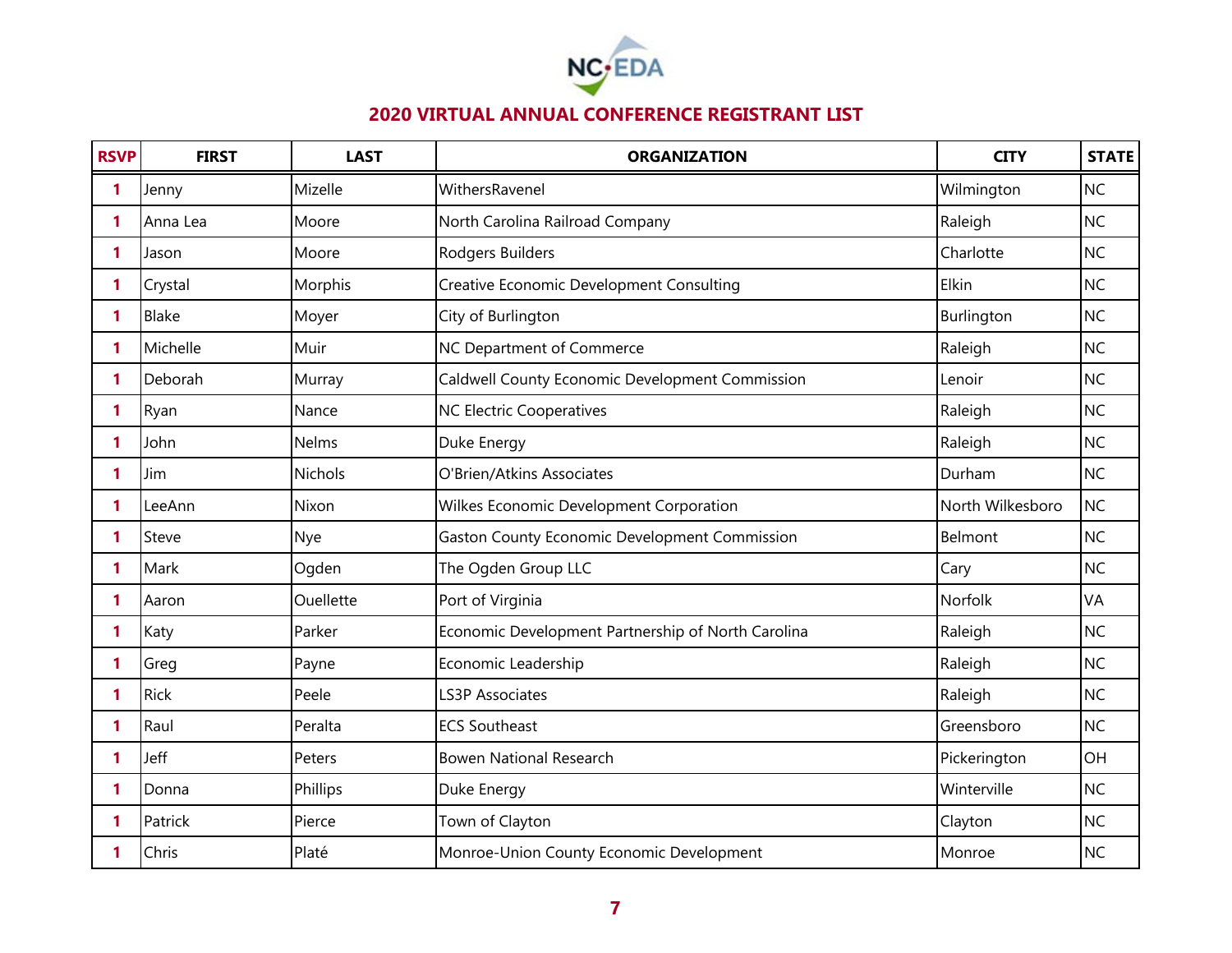

| <b>RSVP</b>  | <b>FIRST</b> | <b>LAST</b> | <b>ORGANIZATION</b>                                          | <b>CITY</b>        | <b>STATE</b> |
|--------------|--------------|-------------|--------------------------------------------------------------|--------------------|--------------|
| 1            | Keith        | Poettker    | Poettker Southeast                                           | Charlotte          | <b>NC</b>    |
| 1            | Mark         | Pope        | Wayne County Development Alliance                            | Goldsboro          | <b>NC</b>    |
| 1            | Sam          | Powers      | City of Asheville                                            | Asheville          | <b>NC</b>    |
| 1            | Lisa         | Prather     | ourlinQ                                                      | <b>Wake Forest</b> | <b>NC</b>    |
| 1            | Coley        | Price       | <b>Harnett County</b>                                        | Lillington         | <b>NC</b>    |
| 1            | Marvin       | Price       | Charlotte Regional Business Alliance                         | Charlotte          | <b>NC</b>    |
| 1            | Julie        | Pruett      | Catawba County Economic Development Corporation              | Hickory            | <b>NC</b>    |
| 1            | Jimmy        | Randolph    | Sanford Area Growth Alliance                                 | Sanford            | <b>NC</b>    |
| 1            | Sam          | Rauf        | Chatham Economic Development Corporation                     | Pittsboro          | <b>NC</b>    |
| 1            | Carl         | Rees        | ElectriCities of NC                                          | Raleigh            | NC           |
| 1            | Ryan         | Regan       | Economic Development Coalition for Asheville-Buncombe County | Asheville          | <b>NC</b>    |
| 1            | Bill         | Roberts     | Duke Energy                                                  | Hickory            | <b>NC</b>    |
| 1            | Caren        | Rodriguez   | DMJ & Co.                                                    | Greensboro         | <b>NC</b>    |
| 1            | Vann         | Rogerson    | <b>NCEast Alliance</b>                                       | Edenton            | <b>NC</b>    |
| 1            | Julie        | Roper       | <b>Dominion Energy</b>                                       | Gastonia           | <b>NC</b>    |
| 1            | Deborah      | Ross        | Fox Rothschild                                               | Raleigh            | <b>NC</b>    |
| $\mathbf{1}$ | Laura        | Rowley      | NC Biotechnology Center                                      | <b>RTP</b>         | <b>NC</b>    |
| 1            | Craig        | Rupert      | <b>Bowen National Research</b>                               | Pickerington       | OH           |
| 1            | Gretchen     | Saussy      | Mid-Atlantic Associates                                      | Raleigh            | <b>NC</b>    |
| 1            | Leslie       | Schlender   | Town of Elkin                                                | Elkin              | <b>NC</b>    |
| 1            | Cathy        | Scott       | Halifax County Economic Development Commission               | Roanoke Rapids     | <b>NC</b>    |
| 1            | Megan        | Sellers     | North Carolina's Southeast                                   | Elizabethtown      | <b>NC</b>    |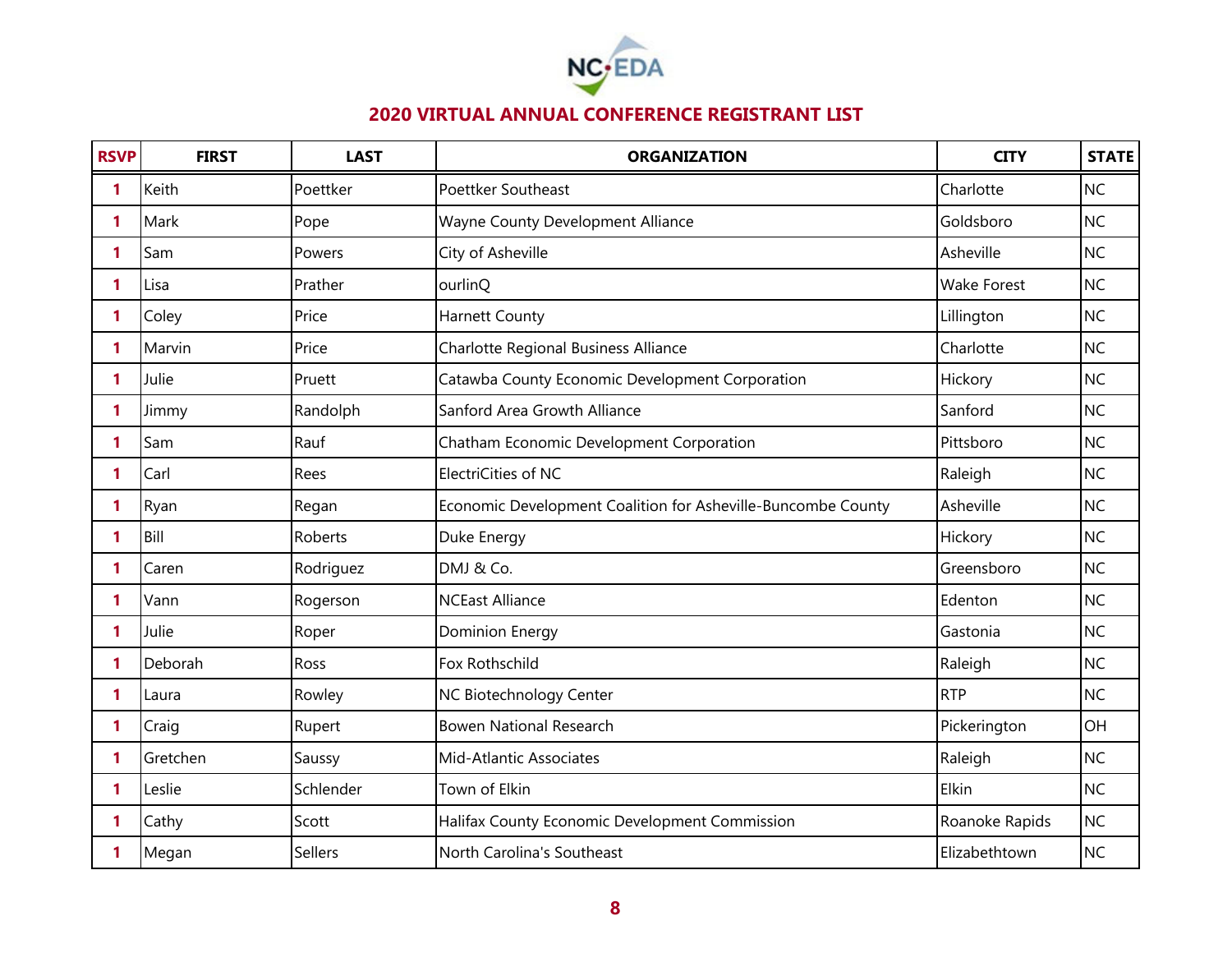

| <b>RSVP</b>  | <b>FIRST</b>  | <b>LAST</b> | <b>ORGANIZATION</b>                                | <b>CITY</b>        | <b>STATE</b> |
|--------------|---------------|-------------|----------------------------------------------------|--------------------|--------------|
| 1            | Jason         | Semple      | Martin County Economic Development Corporation     | Williamston        | <b>NC</b>    |
| 1            | Wayne         | Shelley     | Thomas & Hutton                                    | Myrtle Beach       | SC           |
| 1            | Jen           | Sisak       | <b>Gilbane Building Company</b>                    | Cary               | <b>NC</b>    |
| 1            | Heath         | Slapikas    | 365 Degree Total Marketing                         | St. Simons Island  | GA           |
| 1            | Melissa       | Smith       | Economic Development Partnership of North Carolina | Raleigh            | <b>NC</b>    |
| 1            | Mike          | Smith       | Sanford Area Growth Alliance                       | Sanford            | <b>NC</b>    |
| $\mathbf{1}$ | Tyler         | Smith       | SynTerra Corporation                               | Greenville         | <b>NC</b>    |
| 1            | Mike          | Solomon     | <b>Timmons Group</b>                               | Greensboro         | <b>NC</b>    |
| 1            | Robin         | Spinks      | Greenfield                                         | Wrightsville Beach | <b>NC</b>    |
| 1            | Joe           | Stallings   | Town of Garner                                     | Garner             | <b>NC</b>    |
| 1            | Kris          | Stamm       | <b>ECS Southeast</b>                               | Wilmington         | <b>NC</b>    |
| 1            | Joe           | Starr       | Terracon Consultants                               | Raleigh            | <b>NC</b>    |
| 1            | <b>Brenda</b> | Steen       | <b>NC Electric Cooperatives</b>                    | Raleigh            | <b>NC</b>    |
| 1            | Katie         | Stember     | NC Biotechnology Center                            | <b>RTP</b>         | <b>NC</b>    |
| 1            | DJ            | Stephan     | Allen Tate Relocation & Corporate Services         | Charlotte          | <b>NC</b>    |
| 1            | Angie         | Stewart     | Harnett County Economic Development                | Lillington         | <b>NC</b>    |
| 1            | Kelly         | Stuart      | CarolinasCommercial with Intracoastal Realty       | Sunset Beach       | <b>NC</b>    |
| 1            | Andrew        | Tate        | North Carolina Railroad Company                    | Raleigh            | <b>NC</b>    |
| 1            | Ben           | Teague      | <b>Biltmore Farms</b>                              | Asheville          | <b>NC</b>    |
| 1            | Harold        | Thomas      | Greene County Economic Development                 | <b>Snow Hill</b>   | <b>NC</b>    |
| 1            | Katherine     | Thomas      | Alfred Williams & Company                          | Raleigh            | <b>NC</b>    |
| 1            | <b>Brian</b>  | Thompson    | Alfred Benesch & Company                           | Charlotte          | <b>NC</b>    |